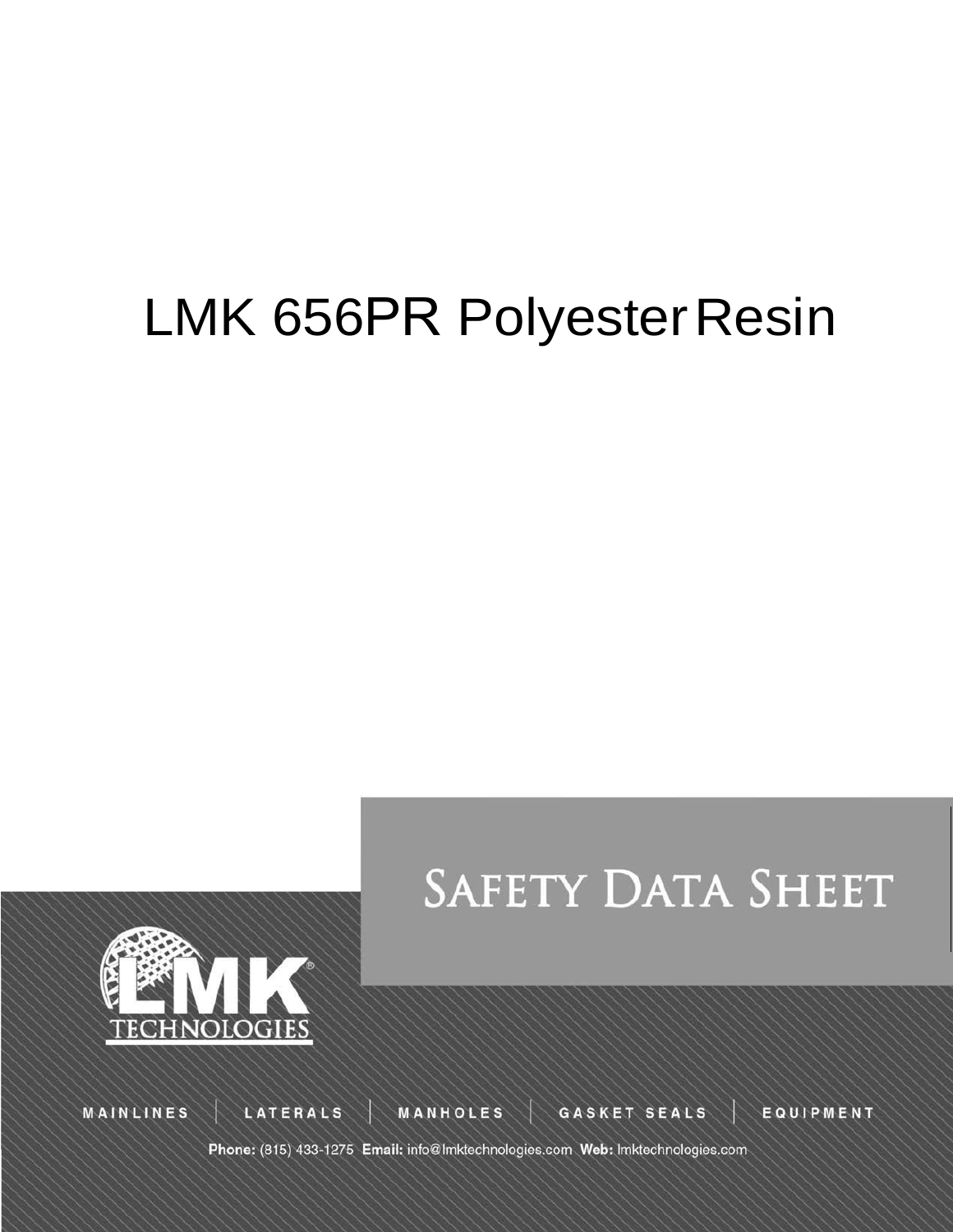# **SAFETY DATA SHEET**

CIPP, ISO Resin

| <b>Section 1. Identification</b>                                  |                                                                                                                                                                                                                                                                                                                                                                                                                                                                                                                                             |
|-------------------------------------------------------------------|---------------------------------------------------------------------------------------------------------------------------------------------------------------------------------------------------------------------------------------------------------------------------------------------------------------------------------------------------------------------------------------------------------------------------------------------------------------------------------------------------------------------------------------------|
| <b>GHS product identifier</b>                                     | : CIPP, ISO Resin                                                                                                                                                                                                                                                                                                                                                                                                                                                                                                                           |
| <b>Product code</b>                                               | : COR72-AA-656PR                                                                                                                                                                                                                                                                                                                                                                                                                                                                                                                            |
| <b>Other means of identification</b>                              | : Unsaturated Polyester Resin                                                                                                                                                                                                                                                                                                                                                                                                                                                                                                               |
| <b>Product type</b>                                               | $:$ Liquid.                                                                                                                                                                                                                                                                                                                                                                                                                                                                                                                                 |
| Industrial applications.                                          | Relevant identified uses of the substance or mixture and uses advised against                                                                                                                                                                                                                                                                                                                                                                                                                                                               |
| <b>Supplier's details</b>                                         | <b>LMK Technologies</b><br>1779 Chessie Lane<br>Ottawa, IL 61350<br>815.433.1275                                                                                                                                                                                                                                                                                                                                                                                                                                                            |
| <b>Emergency telephone</b><br>number (with hours of<br>operation) | : CHEMTREC 24-Hour Emergency Telephone<br>US and Canada 800.424.9300<br>Outside US and Canada +1 703.741.5970                                                                                                                                                                                                                                                                                                                                                                                                                               |
| <b>Section 2. Hazards identification</b>                          |                                                                                                                                                                                                                                                                                                                                                                                                                                                                                                                                             |
| <b>OSHA/HCS status</b>                                            | : This material is considered hazardous by the OSHA Hazard Communication Standard<br>(29 CFR 1910.1200).                                                                                                                                                                                                                                                                                                                                                                                                                                    |
| <b>Classification of the</b><br>substance or mixture              | : FLAMMABLE LIQUIDS - Category 3<br><b>ACUTE TOXICITY (inhalation) - Category 4</b><br><b>SKIN IRRITATION - Category 2</b><br>EYE IRRITATION - Category 2A<br>SPECIFIC TARGET ORGAN TOXICITY (SINGLE EXPOSURE) (Respiratory tract<br>irritation) - Category 3<br>SPECIFIC TARGET ORGAN TOXICITY (REPEATED EXPOSURE) (hearing organs) -<br>Category 1<br>Percentage of the mixture consisting of ingredient(s) of unknown dermal toxicity: 44%<br>Percentage of the mixture consisting of ingredient(s) of unknown inhalation toxicity: 1.4% |
| <b>GHS label elements</b>                                         |                                                                                                                                                                                                                                                                                                                                                                                                                                                                                                                                             |
| <b>Hazard pictograms</b>                                          |                                                                                                                                                                                                                                                                                                                                                                                                                                                                                                                                             |
| <b>Signal word</b>                                                | Danger                                                                                                                                                                                                                                                                                                                                                                                                                                                                                                                                      |
| <b>Hazard statements</b>                                          | : Flammable liquid and vapor.<br>Harmful if inhaled.<br>Causes serious eye irritation.<br>Causes skin irritation.<br>May cause respiratory irritation.<br>Causes damage to organs through prolonged or repeated exposure. (hearing organs)                                                                                                                                                                                                                                                                                                  |
| <b>Precautionary statements</b>                                   |                                                                                                                                                                                                                                                                                                                                                                                                                                                                                                                                             |
|                                                                   |                                                                                                                                                                                                                                                                                                                                                                                                                                                                                                                                             |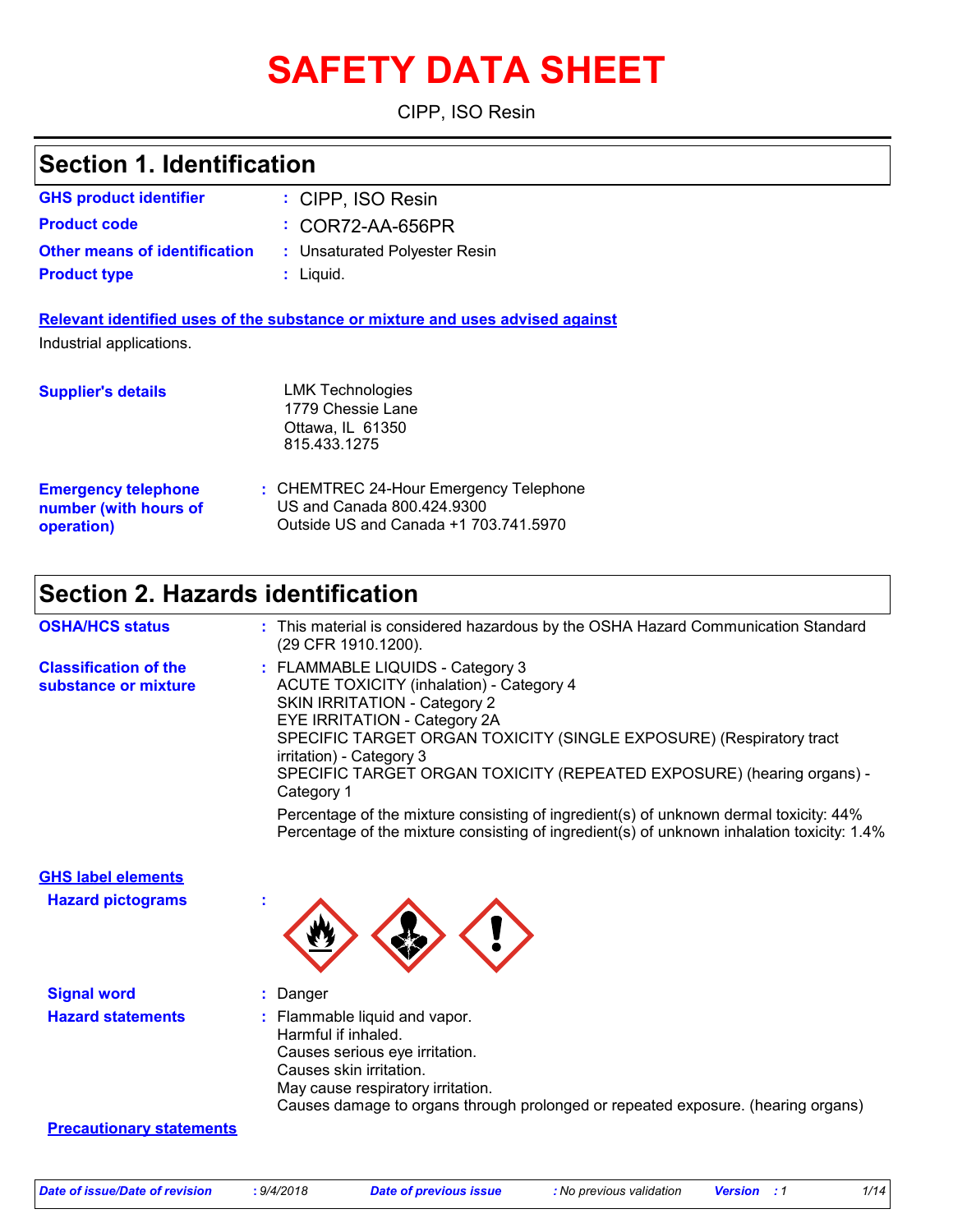# **Section 2. Hazards identification**

| <b>Prevention</b>                          | : Wear protective gloves. Wear eye or face protection. Keep away from heat, hot<br>surfaces, sparks, open flames and other ignition sources. No smoking. Use explosion-<br>proof electrical, ventilating, lighting and all material-handling equipment. Use only non-<br>sparking tools. Take precautionary measures against static discharge. Keep container<br>tightly closed. Use only outdoors or in a well-ventilated area. Do not breathe vapor. Do<br>not eat, drink or smoke when using this product. Wash hands thoroughly after handling.                                                                                                     |
|--------------------------------------------|---------------------------------------------------------------------------------------------------------------------------------------------------------------------------------------------------------------------------------------------------------------------------------------------------------------------------------------------------------------------------------------------------------------------------------------------------------------------------------------------------------------------------------------------------------------------------------------------------------------------------------------------------------|
| <b>Response</b>                            | : Get medical attention if you feel unwell. IF INHALED: Remove person to fresh air and<br>keep comfortable for breathing. Call a POISON CENTER or physician if you feel unwell.<br>IF ON SKIN (or hair): Take off immediately all contaminated clothing. Rinse skin with<br>water or shower. IF ON SKIN: Wash with plenty of soap and water. Take off<br>contaminated clothing and wash it before reuse. If skin irritation occurs: Get medical<br>attention. IF IN EYES: Rinse cautiously with water for several minutes. Remove<br>contact lenses, if present and easy to do. Continue rinsing. If eye irritation persists: Get<br>medical attention. |
| <b>Storage</b>                             | : Store in a well-ventilated place. Keep cool. Store containers in a safe place.                                                                                                                                                                                                                                                                                                                                                                                                                                                                                                                                                                        |
| <b>Disposal</b>                            | : Dispose of contents and container in accordance with all local, regional, national and<br>international regulations. Do not pressurize, cut, weld, braze, solder, drill, grind or<br>expose containers to heat or sources of ignition.                                                                                                                                                                                                                                                                                                                                                                                                                |
| <b>Hazards not otherwise</b><br>classified | : None known.                                                                                                                                                                                                                                                                                                                                                                                                                                                                                                                                                                                                                                           |

# **Section 3. Composition/information on ingredients**

| <b>Substance/mixture</b>                       | : Mixture                     |
|------------------------------------------------|-------------------------------|
| <b>Other means of</b><br><i>identification</i> | : Unsaturated Polyester Resin |

| <b>Ingredient name</b> | %        | <b>CAS number</b> |
|------------------------|----------|-------------------|
| styrene                | $= 43.0$ | 100-42-5          |

Any concentration shown as a range is to protect confidentiality or is due to batch variation. Any concentration shown as exact is based on formula.

**There are no additional ingredients present which, within the current knowledge of the supplier and in the concentrations applicable, are classified as hazardous to health or the environment and hence require reporting in this section.**

**Occupational exposure limits, if available, are listed in Section 8.**

**VOC content is listed in Section 9.**

**Environmental composition is shown in Section 15.**

# **Section 4. First aid measures**

| <b>Description of necessary first aid measures</b> |                                                                                                                                                                                                                                                                                                                                                                                                                                                                                                                                                                                                                                                                                                                                      |
|----------------------------------------------------|--------------------------------------------------------------------------------------------------------------------------------------------------------------------------------------------------------------------------------------------------------------------------------------------------------------------------------------------------------------------------------------------------------------------------------------------------------------------------------------------------------------------------------------------------------------------------------------------------------------------------------------------------------------------------------------------------------------------------------------|
| <b>Eye contact</b>                                 | : Immediately flush eyes with plenty of water, occasionally lifting the upper and lower<br>eyelids. Check for and remove any contact lenses. Continue to rinse for at least 10<br>minutes. Get medical attention. Buffered baby shampoo will aid in removal of resin.                                                                                                                                                                                                                                                                                                                                                                                                                                                                |
| <b>Inhalation</b>                                  | : Remove victim to fresh air and keep at rest in a position comfortable for breathing. If it<br>is suspected that fumes are still present, the rescuer should wear an appropriate mask<br>or self-contained breathing apparatus. If not breathing, if breathing is irregular or if<br>respiratory arrest occurs, provide artificial respiration or oxygen by trained personnel. It<br>may be dangerous to the person providing aid to give mouth-to-mouth resuscitation.<br>Get medical attention. If necessary, call a poison center or physician. If unconscious,<br>place in recovery position and get medical attention immediately. Maintain an open<br>airway. Loosen tight clothing such as a collar, tie, belt or waistband. |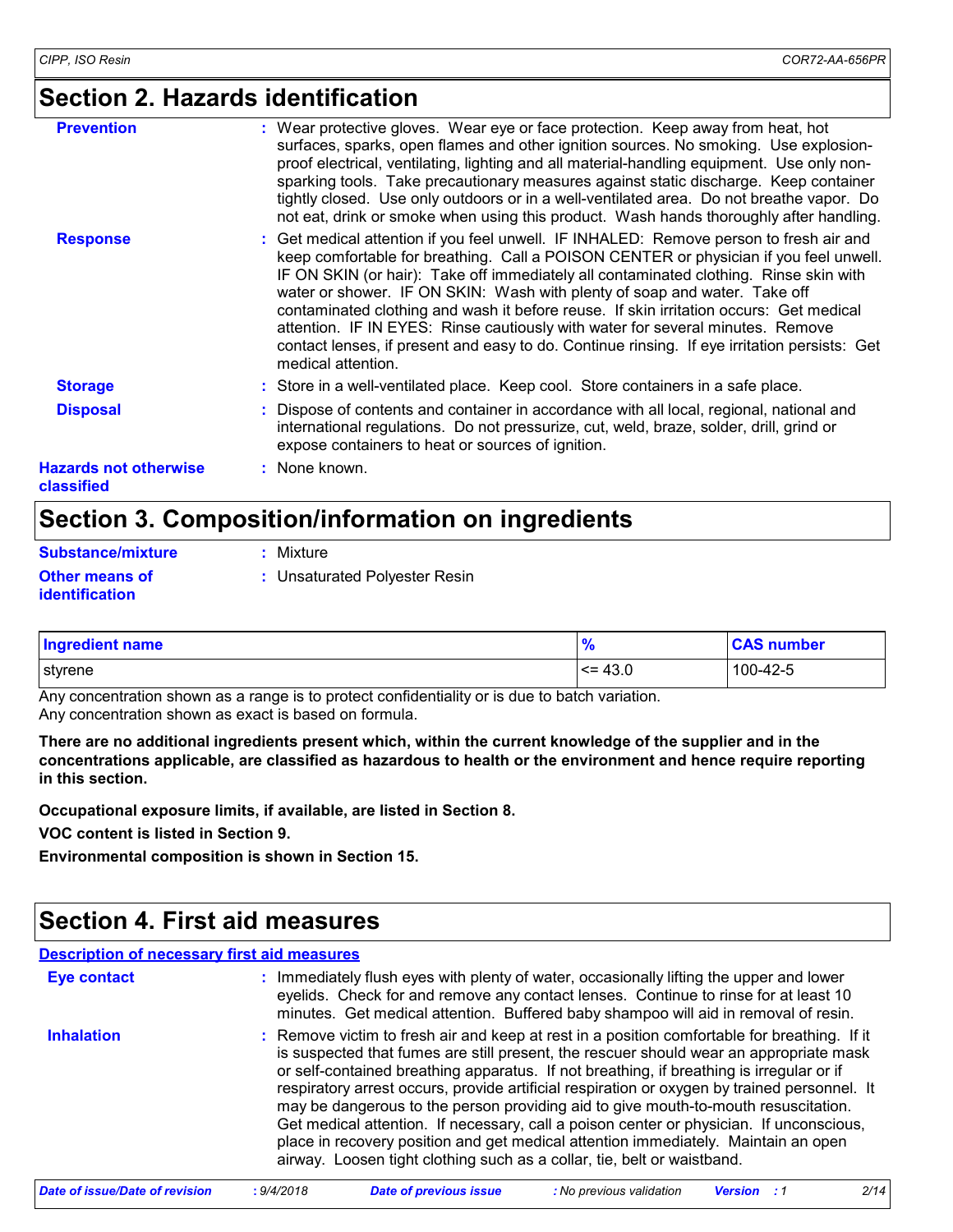# **Section 4. First aid measures**

| <b>Skin contact</b> | : Flush contaminated skin with plenty of water. Remove contaminated clothing and<br>shoes. Continue to rinse for at least 10 minutes. Get medical attention. Wash clothing                                                                                                                                                                                                                                                                                                                                                                                                                                                                                                                                                                                                                                        |
|---------------------|-------------------------------------------------------------------------------------------------------------------------------------------------------------------------------------------------------------------------------------------------------------------------------------------------------------------------------------------------------------------------------------------------------------------------------------------------------------------------------------------------------------------------------------------------------------------------------------------------------------------------------------------------------------------------------------------------------------------------------------------------------------------------------------------------------------------|
|                     | before reuse. Clean shoes thoroughly before reuse.                                                                                                                                                                                                                                                                                                                                                                                                                                                                                                                                                                                                                                                                                                                                                                |
| <b>Ingestion</b>    | : Wash out mouth with water. Remove dentures if any. Remove victim to fresh air and<br>keep at rest in a position comfortable for breathing. If material has been swallowed and<br>the exposed person is conscious, give small quantities of water to drink. Stop if the<br>exposed person feels sick as vomiting may be dangerous. Do not induce vomiting<br>unless directed to do so by medical personnel. If vomiting occurs, the head should be<br>kept low so that vomit does not enter the lungs. Get medical attention following<br>exposure or if feeling unwell. Never give anything by mouth to an unconscious person.<br>If unconscious, place in recovery position and get medical attention immediately.<br>Maintain an open airway. Loosen tight clothing such as a collar, tie, belt or waistband. |

#### **Most important symptoms/effects, acute and delayed**

| <b>Potential acute health effects</b> |                                                                                                                                                                                                                                                                                                                         |
|---------------------------------------|-------------------------------------------------------------------------------------------------------------------------------------------------------------------------------------------------------------------------------------------------------------------------------------------------------------------------|
| <b>Eye contact</b>                    | : Causes serious eye irritation.                                                                                                                                                                                                                                                                                        |
| <b>Inhalation</b>                     | : Harmful if inhaled. May cause respiratory irritation.                                                                                                                                                                                                                                                                 |
| <b>Skin contact</b>                   | : Causes skin irritation.                                                                                                                                                                                                                                                                                               |
| <b>Ingestion</b>                      | : No known significant effects or critical hazards.                                                                                                                                                                                                                                                                     |
| <b>Over-exposure signs/symptoms</b>   |                                                                                                                                                                                                                                                                                                                         |
| <b>Eye contact</b>                    | : Adverse symptoms may include the following:<br>pain or irritation<br>watering<br>redness                                                                                                                                                                                                                              |
| <b>Inhalation</b>                     | : Adverse symptoms may include the following:<br>respiratory tract irritation<br>coughing                                                                                                                                                                                                                               |
| <b>Skin contact</b>                   | : Adverse symptoms may include the following:<br>irritation<br>redness                                                                                                                                                                                                                                                  |
| <b>Ingestion</b>                      | : No specific data.                                                                                                                                                                                                                                                                                                     |
|                                       | <u>Indication of immediate medical attention and special treatment needed, if necessary</u>                                                                                                                                                                                                                             |
| <b>Notes to physician</b>             | : Treat symptomatically. Contact poison treatment specialist immediately if large<br>quantities have been ingested or inhaled.                                                                                                                                                                                          |
| <b>Specific treatments</b>            | : No specific treatment.                                                                                                                                                                                                                                                                                                |
| <b>Protection of first-aiders</b>     | : No action shall be taken involving any personal risk or without suitable training. If it is<br>suspected that fumes are still present, the rescuer should wear an appropriate mask or<br>self-contained breathing apparatus. It may be dangerous to the person providing aid to<br>give mouth-to-mouth resuscitation. |

**See toxicological information (Section 11)**

### **Section 5. Fire-fighting measures**

| <b>Extinguishing media</b>             |                                                        |
|----------------------------------------|--------------------------------------------------------|
| <b>Suitable extinguishing</b><br>media | : Use dry chemical, $CO2$ , water spray (fog) or foam. |
| Unsuitable extinguishing<br>media      | : Do not use water jet.                                |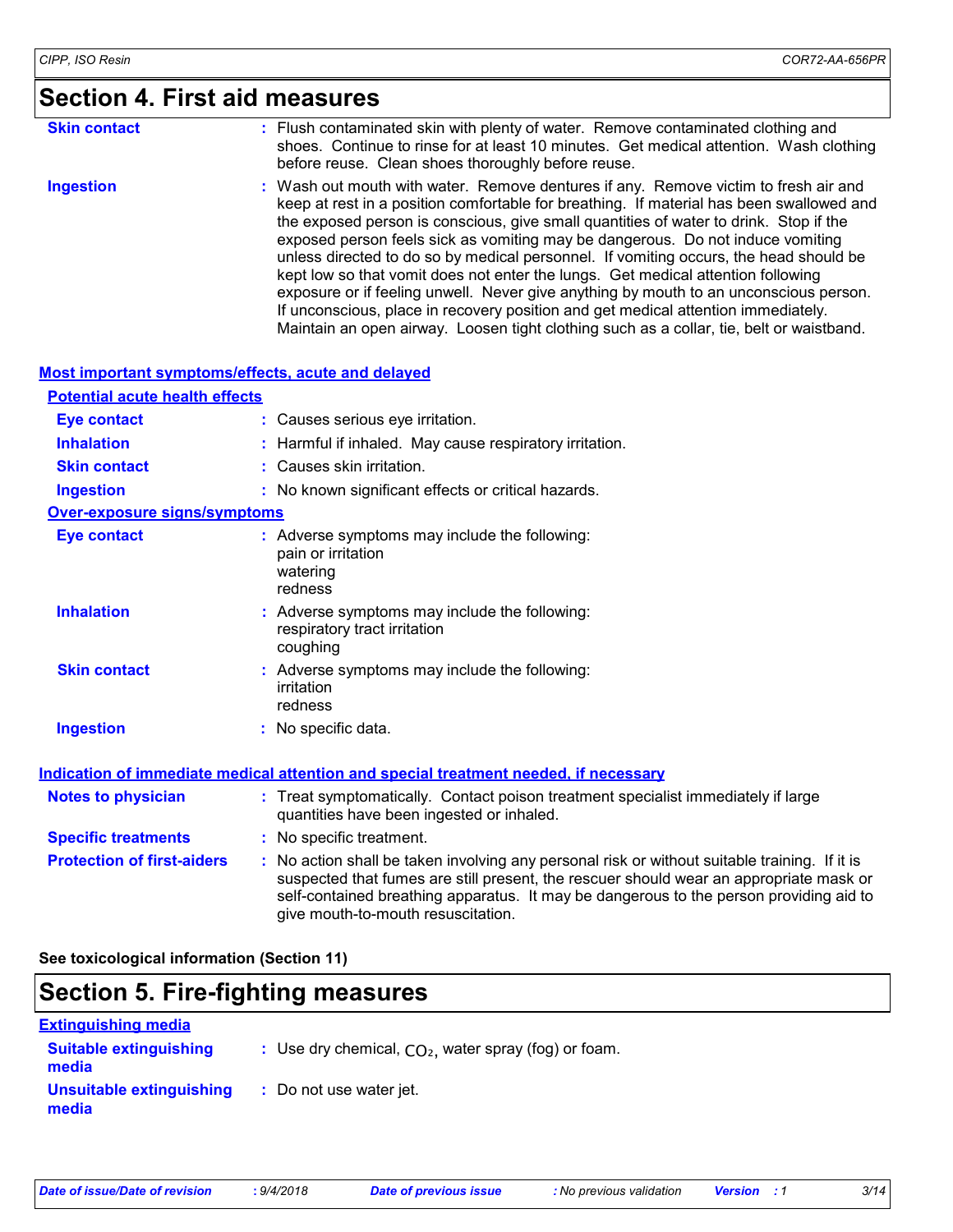# **Section 5. Fire-fighting measures**

| <b>Specific hazards arising</b><br>from the chemical     | Flammable liquid and vapor. Runoff to sewer may create fire or explosion hazard. In a<br>fire or if heated, a pressure increase will occur and the container may burst, with the risk<br>of a subsequent explosion. The vapor/gas is heavier than air and will spread along the<br>ground. Vapors may accumulate in low or confined areas or travel a considerable<br>distance to a source of ignition and flash back. |
|----------------------------------------------------------|------------------------------------------------------------------------------------------------------------------------------------------------------------------------------------------------------------------------------------------------------------------------------------------------------------------------------------------------------------------------------------------------------------------------|
| <b>Hazardous thermal</b><br>decomposition products       | Decomposition products may include the following materials:<br>carbon dioxide<br>carbon monoxide<br>metal oxide/oxides                                                                                                                                                                                                                                                                                                 |
| <b>Special protective actions</b><br>for fire-fighters   | Promptly isolate the scene by removing all persons from the vicinity of the incident if<br>there is a fire. No action shall be taken involving any personal risk or without suitable<br>training. Move containers from fire area if this can be done without risk. Use water<br>spray to keep fire-exposed containers cool.                                                                                            |
| <b>Special protective</b><br>equipment for fire-fighters | Fire-fighters should wear appropriate protective equipment and self-contained breathing<br>apparatus (SCBA) with a full face-piece operated in positive pressure mode.                                                                                                                                                                                                                                                 |

### **Section 6. Accidental release measures**

#### **Personal precautions, protective equipment and emergency procedures**

| For non-emergency<br>personnel                        | : No action shall be taken involving any personal risk or without suitable training.<br>Evacuate surrounding areas. Keep unnecessary and unprotected personnel from<br>entering. Do not touch or walk through spilled material. Shut off all ignition sources.<br>No flares, smoking or flames in hazard area. Avoid breathing vapor or mist. Provide<br>adequate ventilation. Wear appropriate respirator when ventilation is inadequate. Put<br>on appropriate personal protective equipment.                                                                                                                                                                                                                                                                                              |
|-------------------------------------------------------|----------------------------------------------------------------------------------------------------------------------------------------------------------------------------------------------------------------------------------------------------------------------------------------------------------------------------------------------------------------------------------------------------------------------------------------------------------------------------------------------------------------------------------------------------------------------------------------------------------------------------------------------------------------------------------------------------------------------------------------------------------------------------------------------|
| For emergency responders :                            | If specialized clothing is required to deal with the spillage, take note of any information in<br>Section 8 on suitable and unsuitable materials. See also the information in "For non-<br>emergency personnel".                                                                                                                                                                                                                                                                                                                                                                                                                                                                                                                                                                             |
| <b>Environmental precautions</b>                      | : Avoid dispersal of spilled material and runoff and contact with soil, waterways, drains<br>and sewers. Inform the relevant authorities if the product has caused environmental<br>pollution (sewers, waterways, soil or air).                                                                                                                                                                                                                                                                                                                                                                                                                                                                                                                                                              |
| Methods and materials for containment and cleaning up |                                                                                                                                                                                                                                                                                                                                                                                                                                                                                                                                                                                                                                                                                                                                                                                              |
| <b>Small spill</b>                                    | : Stop leak if without risk. Move containers from spill area. Use spark-proof tools and<br>explosion-proof equipment. Dispose of via a licensed waste disposal contractor.<br>Absorb with an inert material and transfer the spilled material and absorbent to an<br>appropriate waste disposal container. Wear appropriate respirator when ventilation is<br>inadequate. Wear eye/face protection.                                                                                                                                                                                                                                                                                                                                                                                          |
| <b>Large spill</b>                                    | : Stop leak if without risk. Move containers from spill area. Use spark-proof tools and<br>explosion-proof equipment. Approach release from upwind. Prevent entry into sewers,<br>water courses, basements or confined areas. Contain and collect spillage with non-<br>combustible, absorbent material e.g. sand, earth, vermiculite or diatomaceous earth and<br>place in container for disposal according to local regulations (see Section 13). Dispose<br>of via a licensed waste disposal contractor. Contaminated absorbent material may pose<br>the same hazard as the spilled product. Note: see Section 1 for emergency contact<br>information and Section 13 for waste disposal. Wear appropriate respiratory protection.<br>Wear protective clothing and eye or face protection: |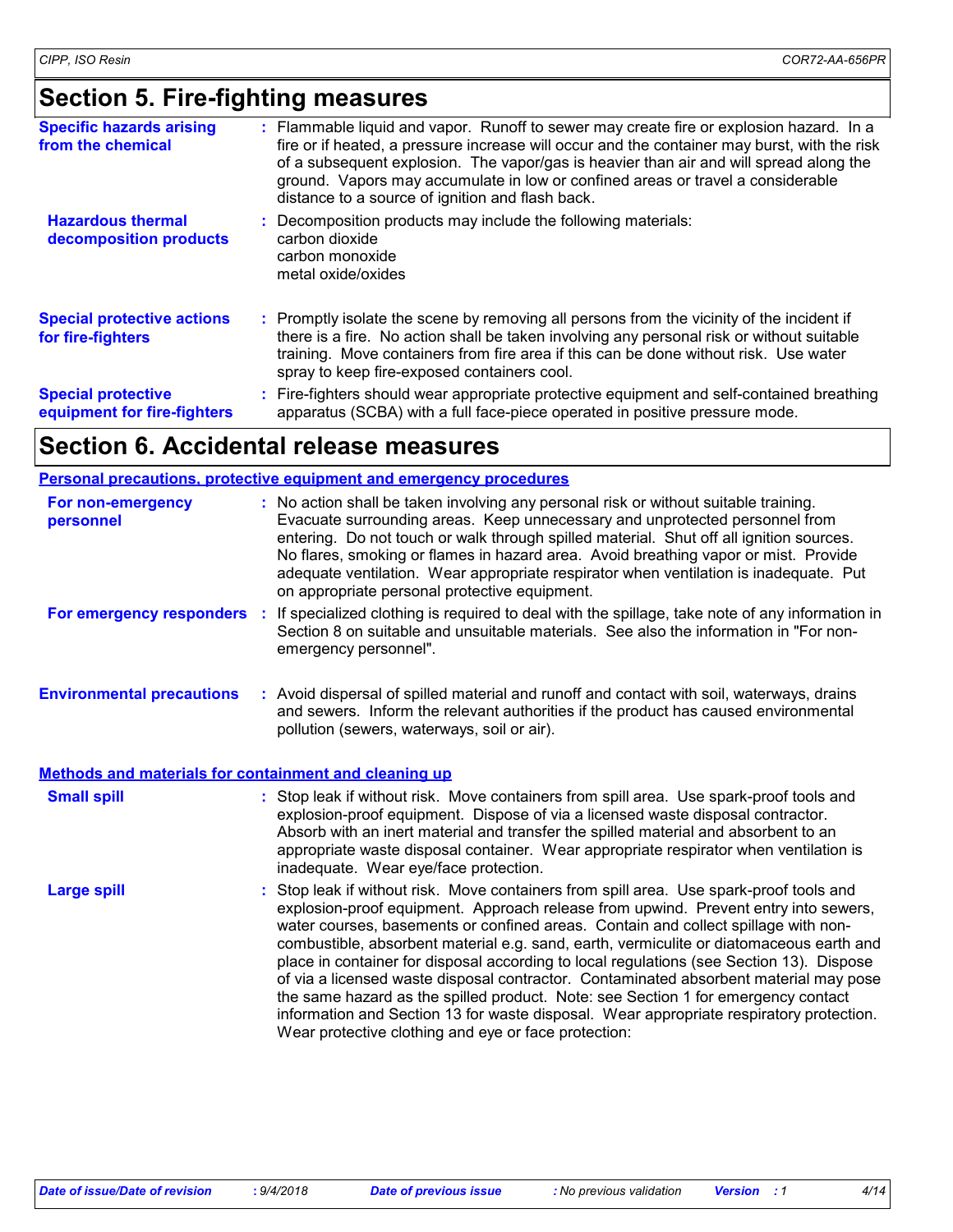# **Section 7. Handling and storage**

#### **Precautions for safe handling**

| <b>Protective measures</b>                                                       | : Put on appropriate personal protective equipment (see Section 8). Do not breathe<br>vapor or mist. Do not ingest. Avoid contact with eyes, skin and clothing. Use only with<br>adequate ventilation. Wear appropriate respirator when ventilation is inadequate. Do<br>not enter storage areas and confined spaces unless adequately ventilated. Keep in the<br>original container or an approved alternative made from a compatible material, kept<br>tightly closed when not in use. Store and use away from heat, sparks, open flame or<br>any other ignition source. Use explosion-proof electrical (ventilating, lighting and<br>material handling) equipment. Use only non-sparking tools. Take precautionary<br>measures against electrostatic discharges. Empty containers retain product residue<br>and can be hazardous. Do not reuse container. |
|----------------------------------------------------------------------------------|--------------------------------------------------------------------------------------------------------------------------------------------------------------------------------------------------------------------------------------------------------------------------------------------------------------------------------------------------------------------------------------------------------------------------------------------------------------------------------------------------------------------------------------------------------------------------------------------------------------------------------------------------------------------------------------------------------------------------------------------------------------------------------------------------------------------------------------------------------------|
| <b>Advice on general</b><br>occupational hygiene                                 | : Eating, drinking and smoking should be prohibited in areas where this material is<br>handled, stored and processed. Workers should wash hands and face before eating,<br>drinking and smoking. Remove contaminated clothing and protective equipment before<br>entering eating areas. See also Section 8 for additional information on hygiene<br>measures.                                                                                                                                                                                                                                                                                                                                                                                                                                                                                                |
| <b>Conditions for safe storage,</b><br>including any<br><b>incompatibilities</b> | : Do not store above the following temperature: $38^{\circ}$ C (100.4 $^{\circ}$ F). Store in accordance with<br>local regulations. Store in a segregated and approved area. Store in original container<br>protected from direct sunlight in a dry, cool and well-ventilated area, away from<br>incompatible materials (see Section 10) and food and drink. Eliminate all ignition<br>sources. Separate from oxidizing materials. Keep container tightly closed and sealed<br>until ready for use. Containers that have been opened must be carefully resealed and<br>kept upright to prevent leakage. Do not store in unlabeled containers. Use appropriate<br>containment to avoid environmental contamination. See Section 10 for incompatible<br>materials before handling or use. Store containers in a safe place.                                    |

# **Section 8. Exposure controls/personal protection**

#### **Control parameters**

#### **Occupational exposure limits**

| <b>Ingredient name</b> | <b>Exposure limits</b>                                                                                                                                                                                                                                                                                                                                                                                                                                                                                                                                                          |
|------------------------|---------------------------------------------------------------------------------------------------------------------------------------------------------------------------------------------------------------------------------------------------------------------------------------------------------------------------------------------------------------------------------------------------------------------------------------------------------------------------------------------------------------------------------------------------------------------------------|
| styrene                | ACGIH TLV (United States, 3/2017).<br>TWA: 20 ppm 8 hours.<br>TWA: 85 mg/m <sup>3</sup> 8 hours.<br>STEL: 40 ppm 15 minutes.<br>STEL: 170 mg/m <sup>3</sup> 15 minutes.<br>OSHA PEL 1989 (United States, 3/1989).<br>TWA: 50 ppm 8 hours.<br>TWA: $215$ mg/m <sup>3</sup> 8 hours.<br>STEL: 100 ppm 15 minutes.<br>STEL: 425 mg/m <sup>3</sup> 15 minutes.<br>OSHA PEL Z2 (United States, 2/2013).<br>TWA: 100 ppm 8 hours.<br>CEIL: 200 ppm<br>AMP: 600 ppm 5 minutes.<br>NIOSH REL (United States, 10/2016).<br>TWA: 50 ppm 10 hours.<br>TWA: 215 mg/m <sup>3</sup> 10 hours. |
|                        | STEL: 100 ppm 15 minutes.<br>STEL: 425 mg/m <sup>3</sup> 15 minutes.                                                                                                                                                                                                                                                                                                                                                                                                                                                                                                            |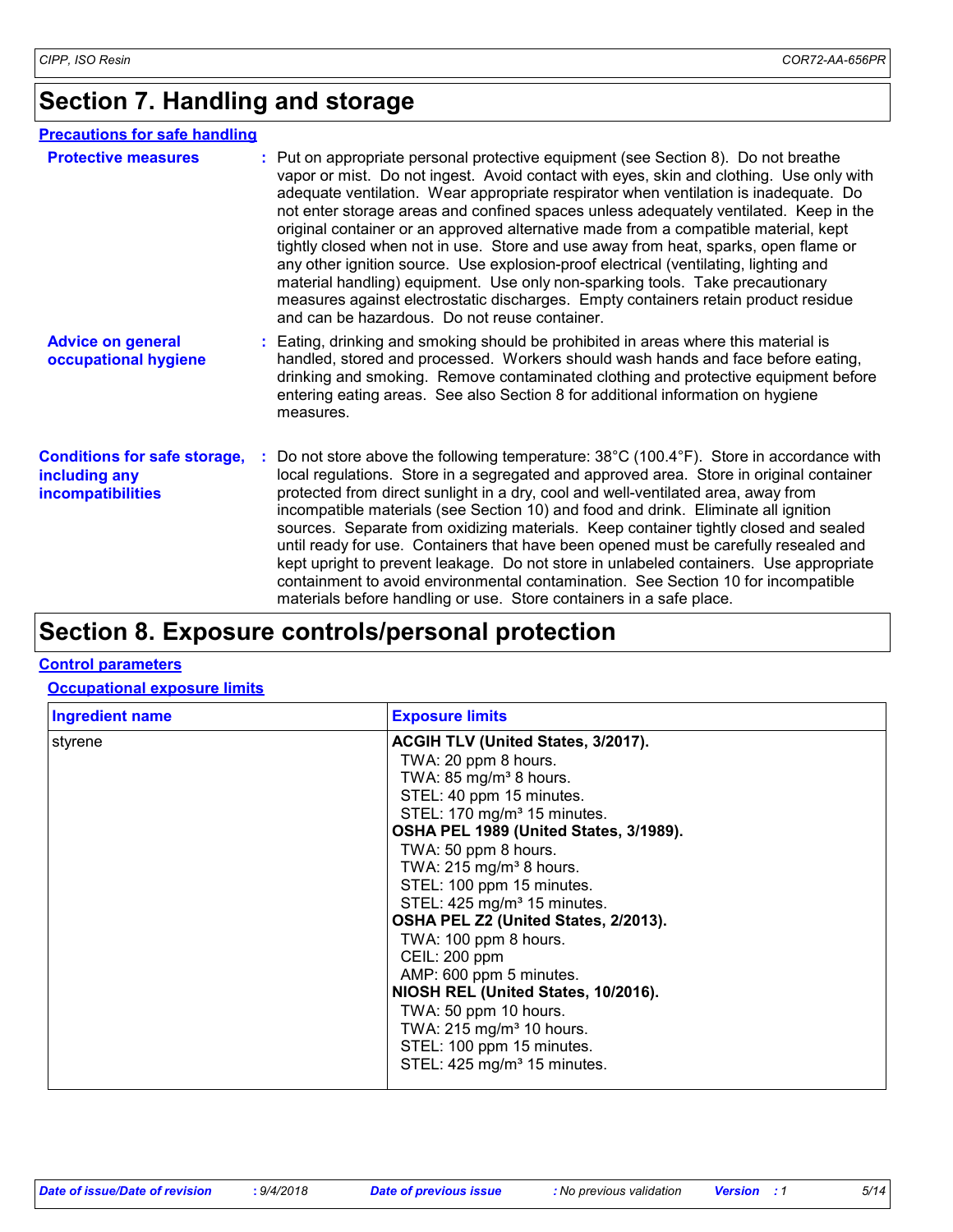# **Section 8. Exposure controls/personal protection**

| <b>Appropriate engineering</b><br><b>controls</b> | Use only with adequate ventilation. Use process enclosures, local exhaust ventilation or<br>other engineering controls to keep worker exposure to airborne contaminants below any<br>recommended or statutory limits. The engineering controls also need to keep gas,<br>vapor or dust concentrations below any lower explosive limits. Use explosion-proof<br>ventilation equipment. |
|---------------------------------------------------|---------------------------------------------------------------------------------------------------------------------------------------------------------------------------------------------------------------------------------------------------------------------------------------------------------------------------------------------------------------------------------------|
| <b>Environmental exposure</b><br><b>controls</b>  | Emissions from ventilation or work process equipment should be checked to ensure<br>they comply with the requirements of environmental protection legislation. In some<br>cases, fume scrubbers, filters or engineering modifications to the process equipment<br>will be necessary to reduce emissions to acceptable levels.                                                         |
| <b>Individual protection measures</b>             |                                                                                                                                                                                                                                                                                                                                                                                       |

| <b>Hygiene measures</b>       | : Wash hands, forearms and face thoroughly after handling chemical products, before<br>eating, smoking and using the lavatory and at the end of the working period.<br>Appropriate techniques should be used to remove potentially contaminated clothing.<br>Wash contaminated clothing before reusing. Ensure that eyewash stations and safety<br>showers are close to the workstation location.                                                                                                                                                                                                                      |
|-------------------------------|------------------------------------------------------------------------------------------------------------------------------------------------------------------------------------------------------------------------------------------------------------------------------------------------------------------------------------------------------------------------------------------------------------------------------------------------------------------------------------------------------------------------------------------------------------------------------------------------------------------------|
| <b>Eye/face protection</b>    | : Safety eyewear complying with an approved standard should be used when a risk<br>assessment indicates this is necessary to avoid exposure to liquid splashes, mists,<br>gases or dusts. If contact is possible, the following protection should be worn, unless<br>the assessment indicates a higher degree of protection: chemical splash goggles.                                                                                                                                                                                                                                                                  |
| <b>Skin protection</b>        |                                                                                                                                                                                                                                                                                                                                                                                                                                                                                                                                                                                                                        |
| <b>Hand protection</b>        | : Chemical-resistant, impervious gloves complying with an approved standard should be<br>worn at all times when handling chemical products if a risk assessment indicates this is<br>necessary. Considering the parameters specified by the glove manufacturer, check<br>during use that the gloves are still retaining their protective properties. It should be<br>noted that the time to breakthrough for any glove material may be different for different<br>glove manufacturers. In the case of mixtures, consisting of several substances, the<br>protection time of the gloves cannot be accurately estimated. |
| <b>Body protection</b>        | : Personal protective equipment for the body should be selected based on the task being<br>performed and the risks involved and should be approved by a specialist before<br>handling this product. When there is a risk of ignition from static electricity, wear anti-<br>static protective clothing. For the greatest protection from static discharges, clothing<br>should include anti-static overalls, boots and gloves.                                                                                                                                                                                         |
| <b>Other skin protection</b>  | : Appropriate footwear and any additional skin protection measures should be selected<br>based on the task being performed and the risks involved and should be approved by a<br>specialist before handling this product.                                                                                                                                                                                                                                                                                                                                                                                              |
| <b>Respiratory protection</b> | : Based on the hazard and potential for exposure, select a respirator that meets the<br>appropriate standard or certification. Respirators must be used according to a<br>respiratory protection program to ensure proper fitting, training, and other important<br>aspects of use.                                                                                                                                                                                                                                                                                                                                    |

# **Section 9. Physical and chemical properties**

| <b>Appearance</b>       |                                                  |
|-------------------------|--------------------------------------------------|
| <b>Physical state</b>   | $:$ Liquid.                                      |
| <b>Color</b>            | : Various                                        |
| <b>Odor</b>             | : Sweetish.                                      |
| <b>Odor threshold</b>   | $: 0.1$ ppm                                      |
| pH                      | : Not applicable.                                |
| <b>Melting point</b>    | : Not available.                                 |
| <b>Boiling point</b>    | : $145^{\circ}$ C (293 $^{\circ}$ F)             |
| <b>Flash point</b>      | : Closed cup: $31^{\circ}$ C (87.8 $^{\circ}$ F) |
| <b>Evaporation rate</b> | $:$ <1 (butyl acetate = 1)                       |
|                         |                                                  |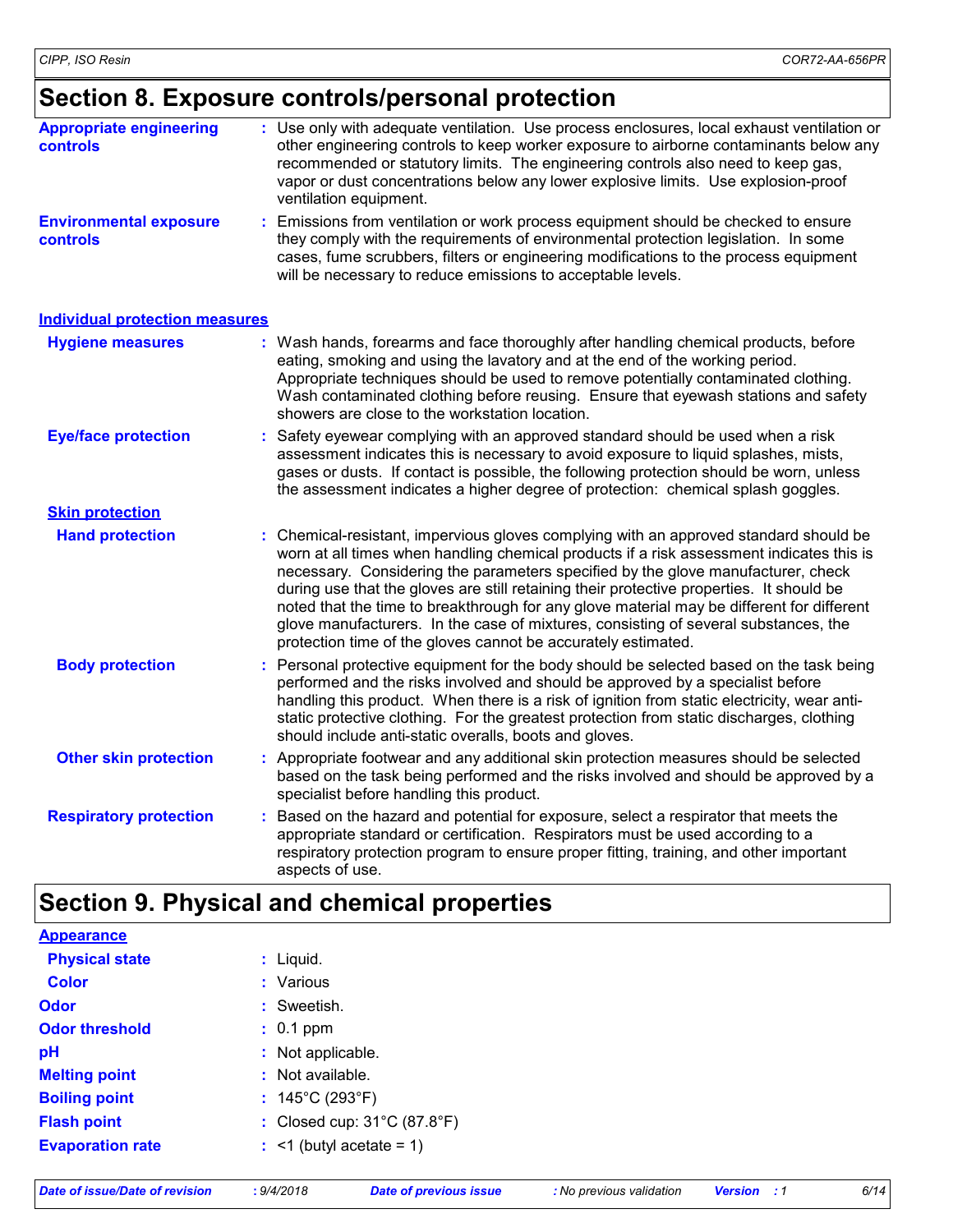# **Section 9. Physical and chemical properties**

| Lower and upper explosive<br>(flammable) limits   | $:$ Lower: 0.9%<br>Upper: $6.8\%$                                  |  |  |  |  |
|---------------------------------------------------|--------------------------------------------------------------------|--|--|--|--|
| <b>Vapor pressure</b>                             | $: 0.67$ kPa (5 mm Hg) [room temperature]                          |  |  |  |  |
| <b>Vapor density</b>                              | : $3.6$ [Air = 1]                                                  |  |  |  |  |
| <b>Relative density</b>                           | $: 0.9 \text{ to } 1.3$                                            |  |  |  |  |
| <b>Solubility</b>                                 | $:$ Not available.                                                 |  |  |  |  |
| <b>Solubility in water</b>                        | : Not applicable.                                                  |  |  |  |  |
| <b>Partition coefficient: n-</b><br>octanol/water | $:$ Not available.                                                 |  |  |  |  |
| <b>Auto-ignition temperature</b>                  | : Not available.                                                   |  |  |  |  |
| <b>Viscosity</b>                                  | : Not available.                                                   |  |  |  |  |
| <b>VOC content</b>                                | As shipped, including monomers and additives.<br>$: 42.8 \%$ (w/w) |  |  |  |  |

# **Section 10. Stability and reactivity**

| <b>Reactivity</b>                                   | : No specific test data related to reactivity available for this product or its ingredients.                                                                                                                                                                                                                                                                                                                                                |
|-----------------------------------------------------|---------------------------------------------------------------------------------------------------------------------------------------------------------------------------------------------------------------------------------------------------------------------------------------------------------------------------------------------------------------------------------------------------------------------------------------------|
| <b>Chemical stability</b>                           | : The product is stable.                                                                                                                                                                                                                                                                                                                                                                                                                    |
| <b>Possibility of hazardous</b><br><b>reactions</b> | : Hazardous reactions or instability may occur under certain conditions of storage or use.                                                                                                                                                                                                                                                                                                                                                  |
| <b>Conditions to avoid</b>                          | : Avoid all possible sources of ignition (spark or flame). Do not pressurize, cut, weld,<br>braze, solder, drill, grind or expose containers to heat or sources of ignition. Do not<br>allow vapor to accumulate in low or confined areas.<br>Hazardous polymerization may occur under certain conditions of storage or use. Keep<br>away from heat and direct sunlight. Keep away from heat and flame. Keep away from<br>oxidizing agents. |
| <b>Incompatible materials</b>                       | : Reactive or incompatible with the following materials:<br>oxidizing materials<br>Reactive or incompatible with the following materials: metals, acids and alkalis.<br>Incompatible with alkali metals. Incompatible with some alkalis. Incompatible with some<br>strong acids. Incompatible with copper alloys, brass.                                                                                                                    |
| <b>Hazardous decomposition</b><br>products          | : Under normal conditions of storage and use, hazardous decomposition products should<br>not be produced.                                                                                                                                                                                                                                                                                                                                   |

### **Section 11. Toxicological information**

#### **Information on toxicological effects**

**Acute toxicity**

| <b>Product/ingredient name</b> | <b>Result</b>                                                     | <b>Species</b>    | <b>Dose</b>                                          | <b>Exposure</b>      |
|--------------------------------|-------------------------------------------------------------------|-------------------|------------------------------------------------------|----------------------|
| l stvrene                      | LC50 Inhalation Gas.<br><b>LC50 Inhalation Vapor</b><br>LD50 Oral | Rat<br>Rat<br>Rat | $ 2770$ ppm<br>11800 mg/m <sup>3</sup><br>2650 mg/kg | 14 hours<br>14 hours |

**Irritation/Corrosion**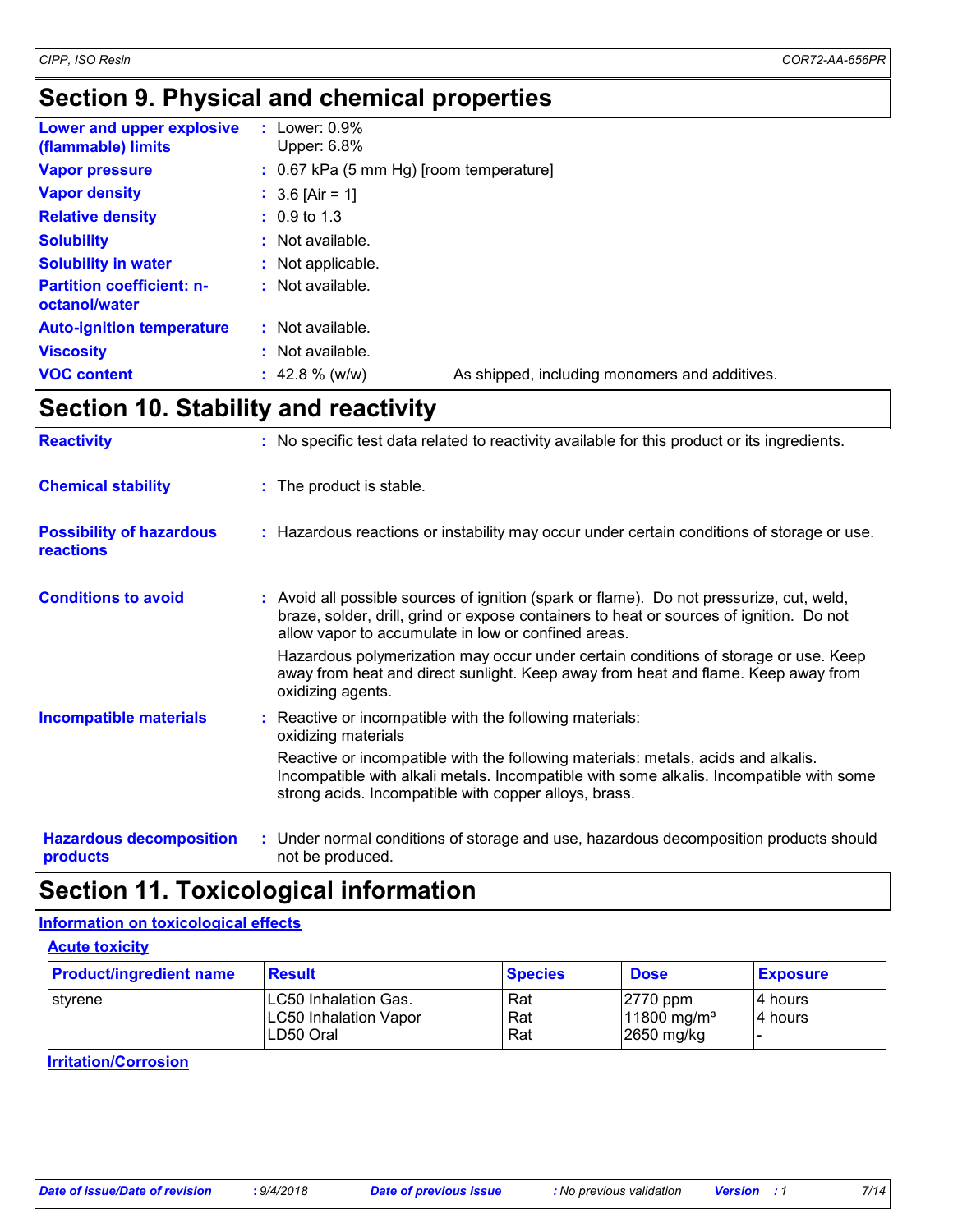# **Section 11. Toxicological information**

| <b>Product/ingredient name</b> | <b>Result</b>            | <b>Species</b> | <b>Score</b> | <b>Exposure</b>                   | <b>Observation</b>       |
|--------------------------------|--------------------------|----------------|--------------|-----------------------------------|--------------------------|
| styrene                        | Eyes - Mild irritant     | Human          |              | 50 parts per<br>million           |                          |
|                                | Eyes - Moderate irritant | Rabbit         |              | <b>24 hours 100</b><br>milligrams |                          |
|                                | Eyes - Severe irritant   | Rabbit         |              | 100<br>milligrams                 |                          |
|                                | Skin - Mild irritant     | Rabbit         |              | 500<br>milligrams                 |                          |
|                                | Skin - Moderate irritant | Rabbit         |              | 100 Percent                       | $\overline{\phantom{a}}$ |

#### **Sensitization**

Not available.

#### **Mutagenicity**

Not available.

#### **Carcinogenicity**

Not available.

**Conclusion/Summary :**

Styrene manufacturers have determined that the weight of evidence for the carcinogenicity of this substance does not meet the criteria for classification.

Styrene is listed by IARC as a possible carcinogen to humans (Group 2B) based on "limited evidence" in humans, "limited evidence" in animals and "other relevant data". The United States NTP listed styrene as reasonably anticipated to be a human carcinogen based on "limited evidence" from studies in humans, "sufficient evidence" from studies in experimental animals, and supporting data on mechanisms of carcinogenesis. The significance of these results for humans has not been established through risk assessment.

#### **Classification**

| <b>Product/ingredient name</b> | <b>OSHA</b> | <b>IARC</b> |                                                  |
|--------------------------------|-------------|-------------|--------------------------------------------------|
| <b>Styrene</b>                 |             | 2B          | Reasonably anticipated to be a human carcinogen. |

#### **Reproductive toxicity**

Not available.

#### **Teratogenicity**

Not available.

#### **Specific target organ toxicity (single exposure)**

| <b>Name</b>    | <b>Category</b> | <b>Route of</b><br><b>exposure</b> | <b>Target organs</b>                    |
|----------------|-----------------|------------------------------------|-----------------------------------------|
| <b>stvrene</b> | Category 3      | Not applicable.                    | Respiratory tract<br><b>lirritation</b> |

#### **Specific target organ toxicity (repeated exposure)**

| <b>Name</b> | <b>Category</b> | <b>Route of</b><br><b>exposure</b> | <b>Target organs</b> |
|-------------|-----------------|------------------------------------|----------------------|
| I styrene   | Category 1      | Inhalation                         | hearing organs       |

A study of long term effects of workers exposed to styrene levels in the range of 25-35 ppm for an 8-hour TWA indicated a possible mild hearing loss.

#### **Aspiration hazard**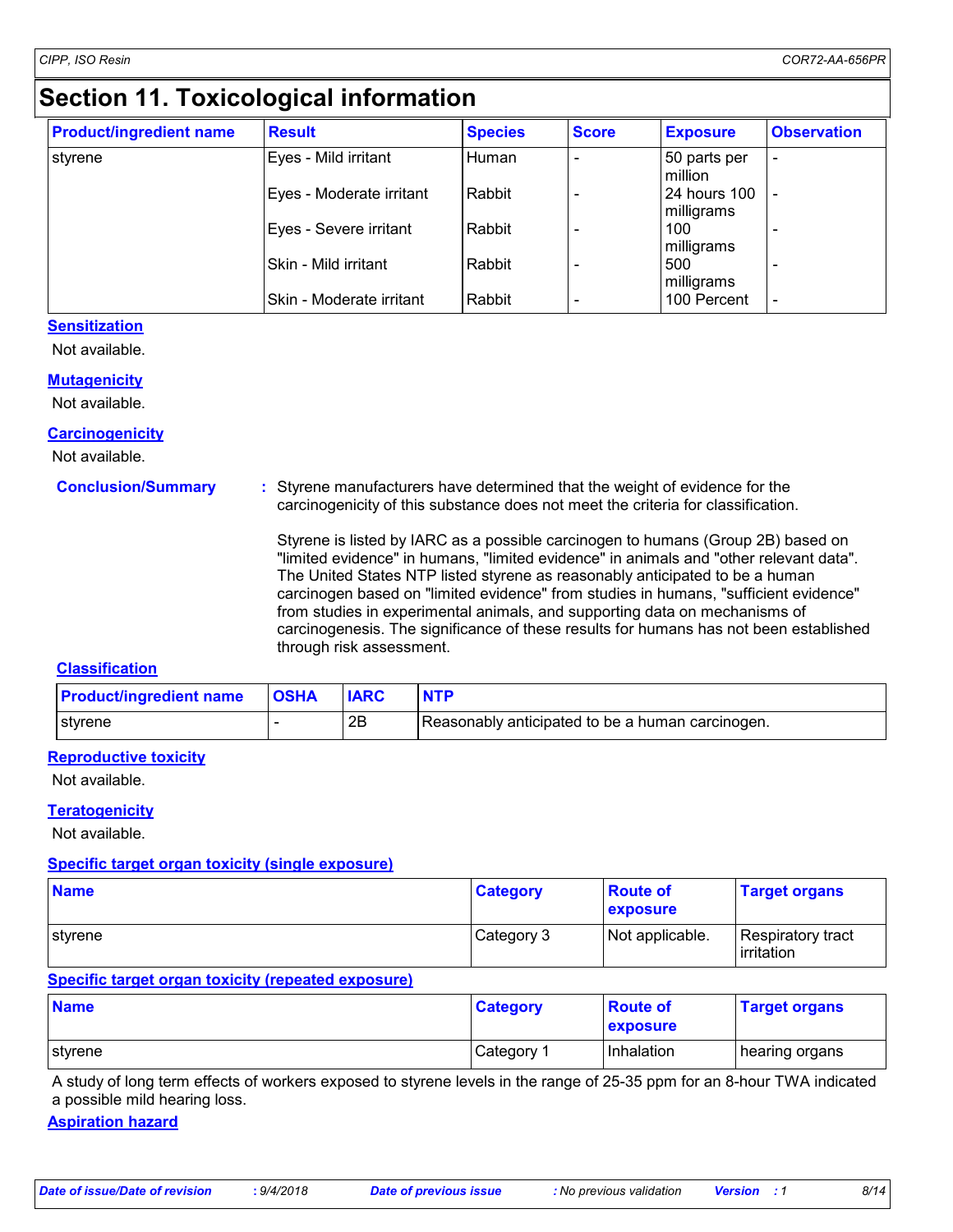*CIPP, ISO Resin COR72-AA-656PR*

# **Section 11. Toxicological information**

| <b>Name</b> | <b>Result</b>                |
|-------------|------------------------------|
| styrene     | ASPIRATION HAZARD - Category |

| Information on the likely<br>routes of exposure | : Not available.                                                                           |
|-------------------------------------------------|--------------------------------------------------------------------------------------------|
| <b>Potential acute health effects</b>           |                                                                                            |
| <b>Eye contact</b>                              | : Causes serious eye irritation.                                                           |
| <b>Inhalation</b>                               | : Harmful if inhaled. May cause respiratory irritation.                                    |
| <b>Skin contact</b>                             | : Causes skin irritation.                                                                  |
| <b>Ingestion</b>                                | : No known significant effects or critical hazards.                                        |
|                                                 | <b>Symptoms related to the physical, chemical and toxicological characteristics</b>        |
| <b>Eye contact</b>                              | : Adverse symptoms may include the following:<br>pain or irritation<br>watering<br>redness |
| <b>Inhalation</b>                               | : Adverse symptoms may include the following:<br>respiratory tract irritation<br>coughing  |
| <b>Skin contact</b>                             | : Adverse symptoms may include the following:<br>irritation<br>redness                     |
| <b>Ingestion</b>                                | : No specific data.                                                                        |
|                                                 | Delayed and immediate effects and also chronic effects from short and long term exposure   |
| <b>Short term exposure</b>                      |                                                                                            |

| Short term exposure                               |                                                                   |  |
|---------------------------------------------------|-------------------------------------------------------------------|--|
| <b>Potential immediate</b><br><b>effects</b>      | $:$ Not available.                                                |  |
| <b>Potential delayed effects</b>                  | : Not available.                                                  |  |
| Long term exposure                                |                                                                   |  |
| <b>Potential immediate</b><br><b>effects</b>      | : Not available.                                                  |  |
| <b>Potential delayed effects : Not available.</b> |                                                                   |  |
| <b>Potential chronic health effects</b>           |                                                                   |  |
| Not available.                                    |                                                                   |  |
| <b>General</b>                                    | : Causes damage to organs through prolonged or repeated exposure. |  |
| <b>Carcinogenicity</b>                            | : No known significant effects or critical hazards.               |  |
| <b>Mutagenicity</b>                               | : No known significant effects or critical hazards.               |  |
| <b>Teratogenicity</b>                             | : No known significant effects or critical hazards.               |  |
| <b>Developmental effects</b>                      | : No known significant effects or critical hazards.               |  |
| <b>Fertility effects</b>                          | : No known significant effects or critical hazards.               |  |

#### **Numerical measures of toxicity Acute toxicity estimates**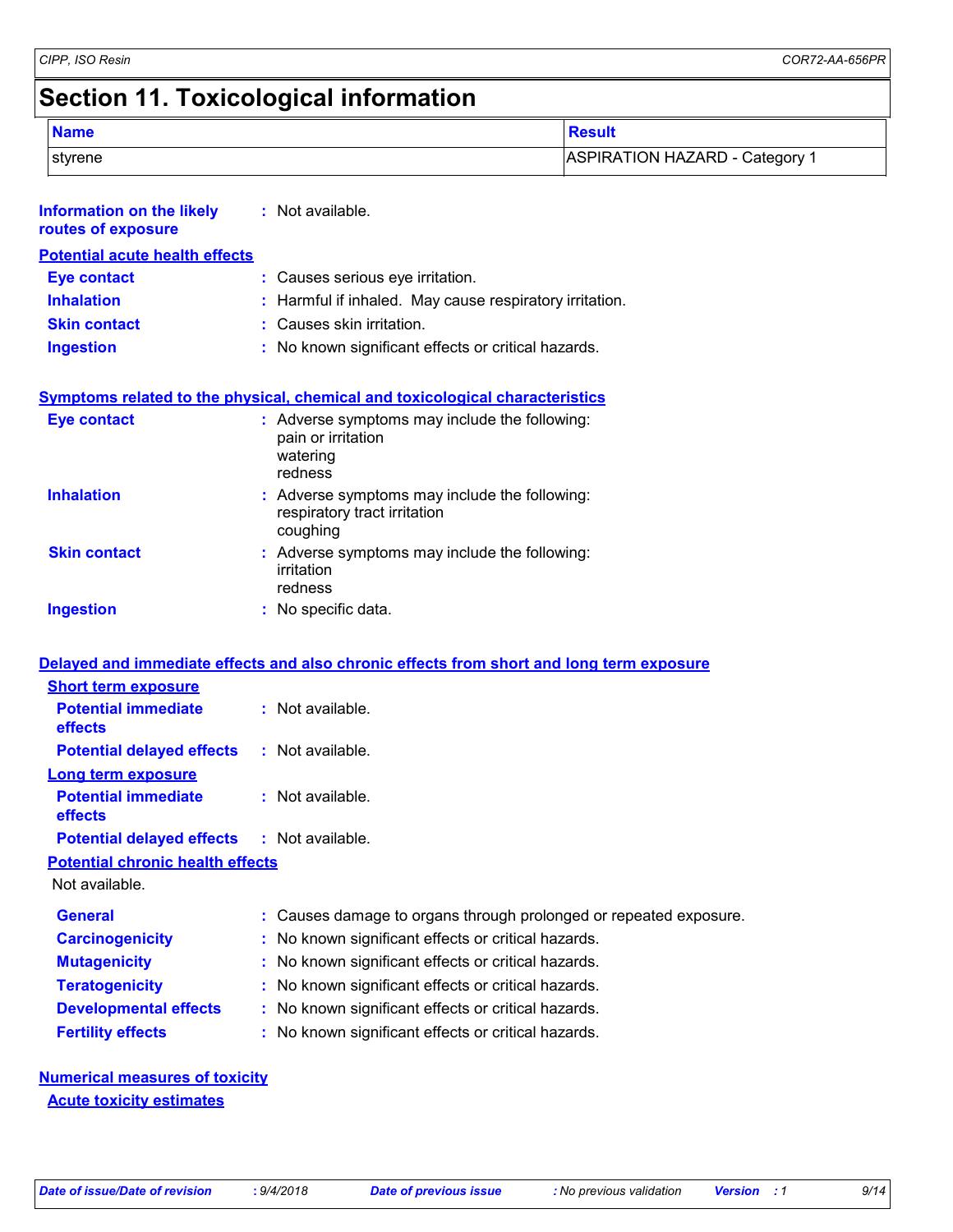# **Section 11. Toxicological information**

| <b>Route</b>                                      | <b>ATE value</b>                       |
|---------------------------------------------------|----------------------------------------|
| Oral<br>Inhalation (gases)<br>Inhalation (vapors) | 6054.9 mg/kg<br>6510 ppm<br>27.73 mg/l |

### **Section 12. Ecological information**

| <b>Product/ingredient name</b> | <b>Result</b>                    | <b>Species</b>                             | <b>Exposure</b> |
|--------------------------------|----------------------------------|--------------------------------------------|-----------------|
| styrene                        | Acute EC50 1400 µg/l Fresh water | Algae - Pseudokirchneriella<br>subcapitata | 72 hours        |
|                                | Acute EC50 720 µg/l Fresh water  | Algae - Pseudokirchneriella<br>subcapitata | 96 hours        |
|                                | Acute EC50 4700 µg/l Fresh water | Daphnia - Daphnia magna                    | 48 hours        |
|                                | Acute LC50 52 mg/l Marine water  | Crustaceans - Artemia salina               | 48 hours        |
|                                | Acute LC50 4020 µg/l Fresh water | <b>Fish - Pimephales promelas</b>          | 96 hours        |
|                                | Chronic NOEC 63 µg/l Fresh water | Algae - Pseudokirchneriella<br>subcapitata | 96 hours        |

#### **Persistence and degradability**

| <b>Product/ingredient name</b> | Test                     | <b>Result</b>            |                   | <b>Dose</b> | <b>Inoculum</b>  |
|--------------------------------|--------------------------|--------------------------|-------------------|-------------|------------------|
| styrene                        | <b>OECD</b>              | 70 % - Readily - 28 days |                   |             |                  |
| <b>Product/ingredient name</b> | <b>Aquatic half-life</b> |                          | <b>Photolysis</b> |             | Biodegradability |
| styrene                        |                          |                          |                   |             | Readily          |

#### **Bioaccumulative potential**

| <b>Product/ingredient name</b> | $LogP_{ow}$ | <b>BCF</b> | <b>Potential</b> |
|--------------------------------|-------------|------------|------------------|
| styrene                        | 0.35        | 13.49      | low              |

#### **Mobility in soil**

| <b>Soil/water partition</b> | : Not available. |
|-----------------------------|------------------|
| <b>coefficient (Koc)</b>    |                  |

**Other adverse effects** : No known significant effects or critical hazards.

### **Section 13. Disposal considerations**

**Disposal methods :**

The generation of waste should be avoided or minimized wherever possible. Disposal of this product, solutions and any by-products should at all times comply with the requirements of environmental protection and waste disposal legislation and any regional local authority requirements. Dispose of surplus and non-recyclable products via a licensed waste disposal contractor. Waste should not be disposed of untreated to the sewer unless fully compliant with the requirements of all authorities with jurisdiction. Waste packaging should be recycled. Incineration or landfill should only be considered when recycling is not feasible. This material and its container must be disposed of in a safe way. Care should be taken when handling emptied containers that have not been cleaned or rinsed out. Empty containers or liners may retain some product residues. Vapor from product residues may create a highly flammable or explosive atmosphere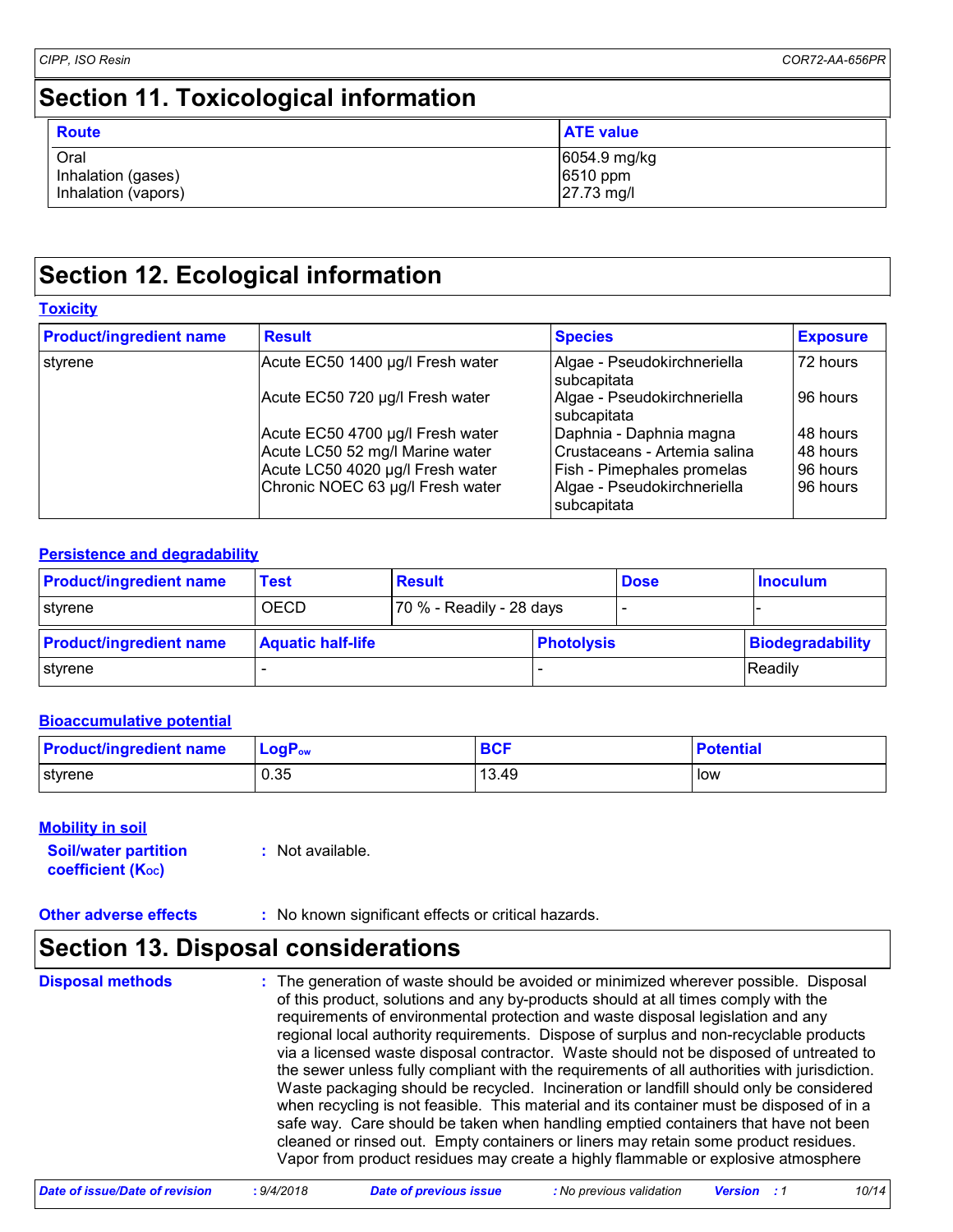# **Section 13. Disposal considerations**

inside the container. Do not cut, weld or grind used containers unless they have been cleaned thoroughly internally. Avoid dispersal of spilled material and runoff and contact with soil, waterways, drains and sewers.

### **Section 14. Transport information**

|                                        | <b>DOT</b><br><b>Classification</b> | <b>Mexico</b><br><b>Classification</b> | <b>TDG</b><br><b>Classification</b> | <b>IATA</b>                     | <b>IMDG</b>                     |
|----------------------------------------|-------------------------------------|----------------------------------------|-------------------------------------|---------------------------------|---------------------------------|
| <b>UN number</b>                       | <b>UN1866</b>                       | <b>UN1866</b>                          | <b>UN1866</b>                       | <b>UN1866</b>                   | <b>UN1866</b>                   |
| <b>UN proper</b><br>shipping name      | <b>RESIN</b><br><b>SOLUTION</b>     | <b>RESIN</b><br><b>SOLUTION</b>        | <b>RESIN</b><br><b>SOLUTION</b>     | <b>RESIN</b><br><b>SOLUTION</b> | <b>RESIN</b><br><b>SOLUTION</b> |
| <b>Transport</b><br>hazard class(es)   | 3<br><b>The Communist Communist</b> | 3                                      | 3                                   | 3                               | 3                               |
| <b>Packing group</b>                   | $\mathbf{III}$                      | III                                    | $\mathbf{III}$                      | $\mathbf{III}$                  | $\mathbf{III}$                  |
| <b>Environmental</b><br><b>hazards</b> | No.                                 | No.                                    | No.                                 | No.                             | No.                             |

#### **Additional information**

| <b>DOT Classification</b>                                                              |    | : Reportable quantity 2350.2 lbs / 1067 kg [256.24 gal / 969.98 L]. Package sizes<br>shipped in quantities less than the product reportable quantity are not subject to the RQ<br>(reportable quantity) transportation requirements.            |
|----------------------------------------------------------------------------------------|----|-------------------------------------------------------------------------------------------------------------------------------------------------------------------------------------------------------------------------------------------------|
| <b>TDG Classification</b>                                                              |    | : Product classified as per the following sections of the Transportation of Dangerous<br>Goods Regulations: 2.18-2.19 (Class 3).                                                                                                                |
|                                                                                        |    | Special precautions for user : Transport within user's premises: always transport in closed containers that are<br>upright and secure. Ensure that persons transporting the product know what to do in the<br>event of an accident or spillage. |
| <b>Transport in bulk according</b><br>to Annex II of MARPOL and<br>the <b>IBC</b> Code | Æ. | Not available.                                                                                                                                                                                                                                  |

# **Section 15. Regulatory information**

| <b>U.S. Federal regulations</b>                                | : TSCA 8(a) PAIR: N,N-dimethylaniline; 4-tert-butylpyrocatechol; triethyl phosphate<br><b>TSCA 8(a) CDR Exempt/Partial exemption: Not determined</b><br><b>TSCA 8(c) calls for record of SAR: triethyl phosphate</b><br>Clean Water Act (CWA) 307: Naphthenic acids, copper salts |
|----------------------------------------------------------------|-----------------------------------------------------------------------------------------------------------------------------------------------------------------------------------------------------------------------------------------------------------------------------------|
| <b>Clean Air Act Section 112</b>                               | Clean Water Act (CWA) 311: styrene<br>: Styrene                                                                                                                                                                                                                                   |
| (b) Hazardous Air<br><b>Pollutants (HAPS)</b>                  | <b>Cobalt Compounds</b><br>N, N-Diethyl aniline<br>Hydroquinone                                                                                                                                                                                                                   |
| <b>Clean Air Act Section 602</b><br><b>Class I Substances</b>  | : Not listed                                                                                                                                                                                                                                                                      |
| <b>Clean Air Act Section 602</b><br><b>Class II Substances</b> | : Not listed                                                                                                                                                                                                                                                                      |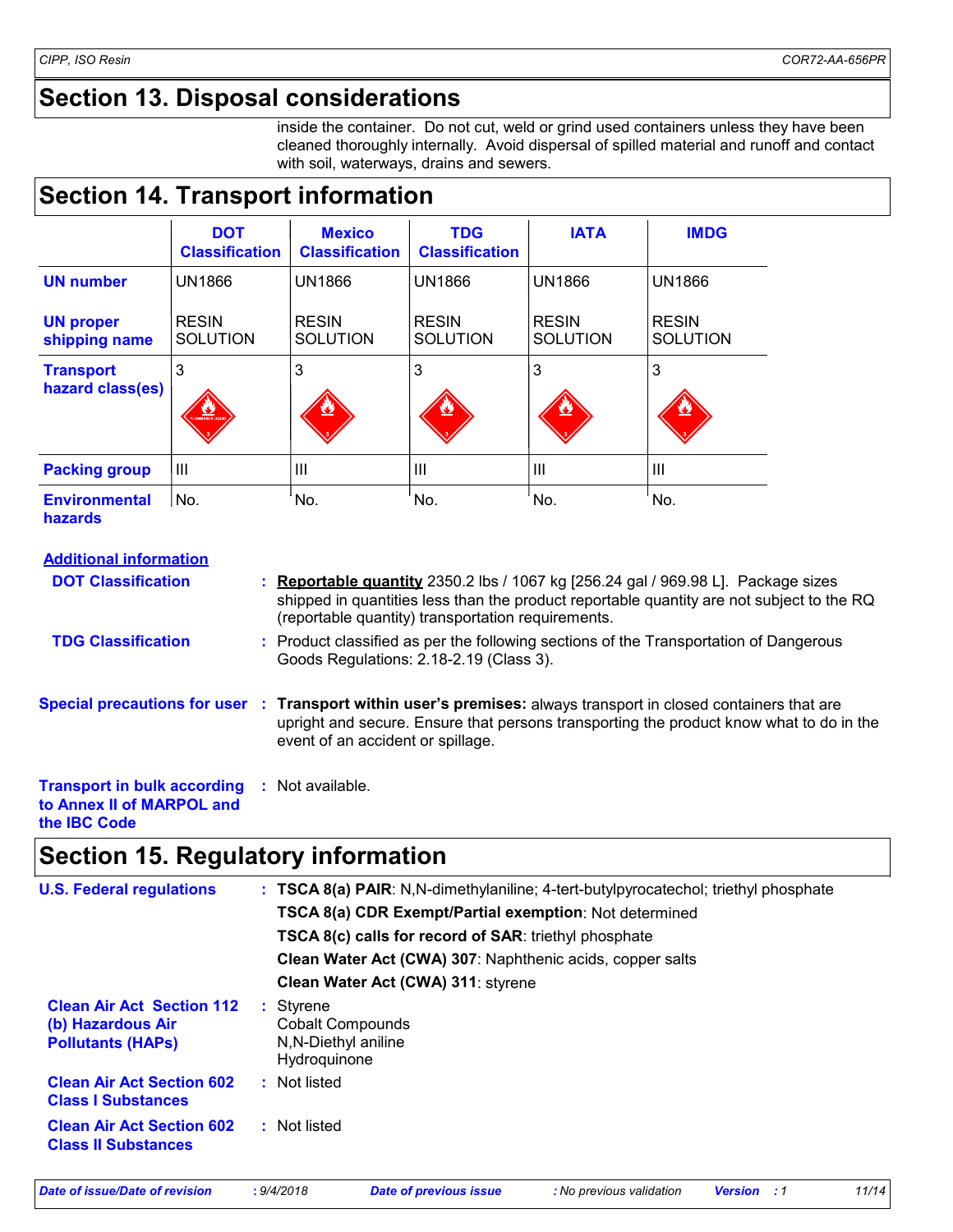# **Section 15. Regulatory information**

#### **SARA 302/304**

#### **Composition/information on ingredients**

|                       |                                                                                                                                                                                                                                                                                                                                               |                                                         |            | <b>SARA 302 TPQ</b> |           | <b>SARA 304 RQ</b> |           |
|-----------------------|-----------------------------------------------------------------------------------------------------------------------------------------------------------------------------------------------------------------------------------------------------------------------------------------------------------------------------------------------|---------------------------------------------------------|------------|---------------------|-----------|--------------------|-----------|
| <b>Name</b>           |                                                                                                                                                                                                                                                                                                                                               | $\frac{9}{6}$                                           | <b>EHS</b> | (Ibs)               | (gallons) | (lbs)              | (gallons) |
| 1,4-dihydroxybenzene  |                                                                                                                                                                                                                                                                                                                                               | < 0.1                                                   | Yes.       | $500/10000$ -       |           | 100                |           |
| <b>SARA 304 RQ</b>    |                                                                                                                                                                                                                                                                                                                                               | : 1333333.3 lbs / 605333.3 kg [145374.7 gal / 550303 L] |            |                     |           |                    |           |
| <b>SARA 311/312</b>   |                                                                                                                                                                                                                                                                                                                                               |                                                         |            |                     |           |                    |           |
| <b>Classification</b> | : FLAMMABLE LIQUIDS - Category 3<br><b>ACUTE TOXICITY (inhalation) - Category 4</b><br>SKIN IRRITATION - Category 2<br>EYE IRRITATION - Category 2A<br>SPECIFIC TARGET ORGAN TOXICITY (SINGLE EXPOSURE) (Respiratory tract<br>irritation) - Category 3<br>SPECIFIC TARGET ORGAN TOXICITY (REPEATED EXPOSURE) (hearing organs) -<br>Category 1 |                                                         |            |                     |           |                    |           |

#### **SARA 313**

|                                           | <b>Product name</b> | <b>CAS number</b> | $\frac{9}{6}$ |
|-------------------------------------------|---------------------|-------------------|---------------|
| <b>Form R - Reporting</b><br>requirements | styrene             | $1100 - 42 - 5$   | $\le$ = 43.0  |
| <b>Supplier notification</b>              | styrene             | $1100 - 42 - 5$   | 42.55         |

SARA 313 notifications must not be detached from the SDS and any copying and redistribution of the SDS shall include copying and redistribution of the notice attached to copies of the SDS subsequently redistributed.

**State regulations** Any concentration shown as exact is based on formula.

| <b>olale regulations</b>   |                                                                                                           |  |
|----------------------------|-----------------------------------------------------------------------------------------------------------|--|
| <b>Massachusetts</b>       | : The following components are listed: STYRENE; PHENYLETHYLENE                                            |  |
| <b>New York</b>            | : The following components are listed: Styrene                                                            |  |
| <b>New Jersey</b>          | : The following components are listed: STYRENE MONOMER; BENZENE, ETHENYL-                                 |  |
| <b>Pennsylvania</b>        | The following components are listed: BENZENE, ETHENYL-                                                    |  |
| <b>California Prop. 65</b> | The following components are listed. For more information go to www.P65Warnings.ca.gov.<br><b>Styrene</b> |  |
| <b>Inventory list</b>      |                                                                                                           |  |
| <b>Australia</b>           | : All components are listed or exempted.                                                                  |  |
| <b>Canada</b>              | : All components are listed or exempted.                                                                  |  |
| <b>China</b>               | : All components are listed or exempted.                                                                  |  |
| <b>Europe</b>              | Not determined.<br>÷.                                                                                     |  |
| <b>Japan</b>               | Japan inventory (ENCS): Not determined.<br>Japan inventory (ISHL): Not determined.                        |  |
| <b>Malaysia</b>            | : Not determined.                                                                                         |  |
| <b>New Zealand</b>         | : All components are listed or exempted.                                                                  |  |
| <b>Philippines</b>         | : Not determined.                                                                                         |  |
| <b>Republic of Korea</b>   | : All components are listed or exempted.                                                                  |  |
| <b>Taiwan</b>              | All components are listed or exempted.                                                                    |  |
| <b>Thailand</b>            | Not determined.<br>÷                                                                                      |  |

**Turkey :** Not determined.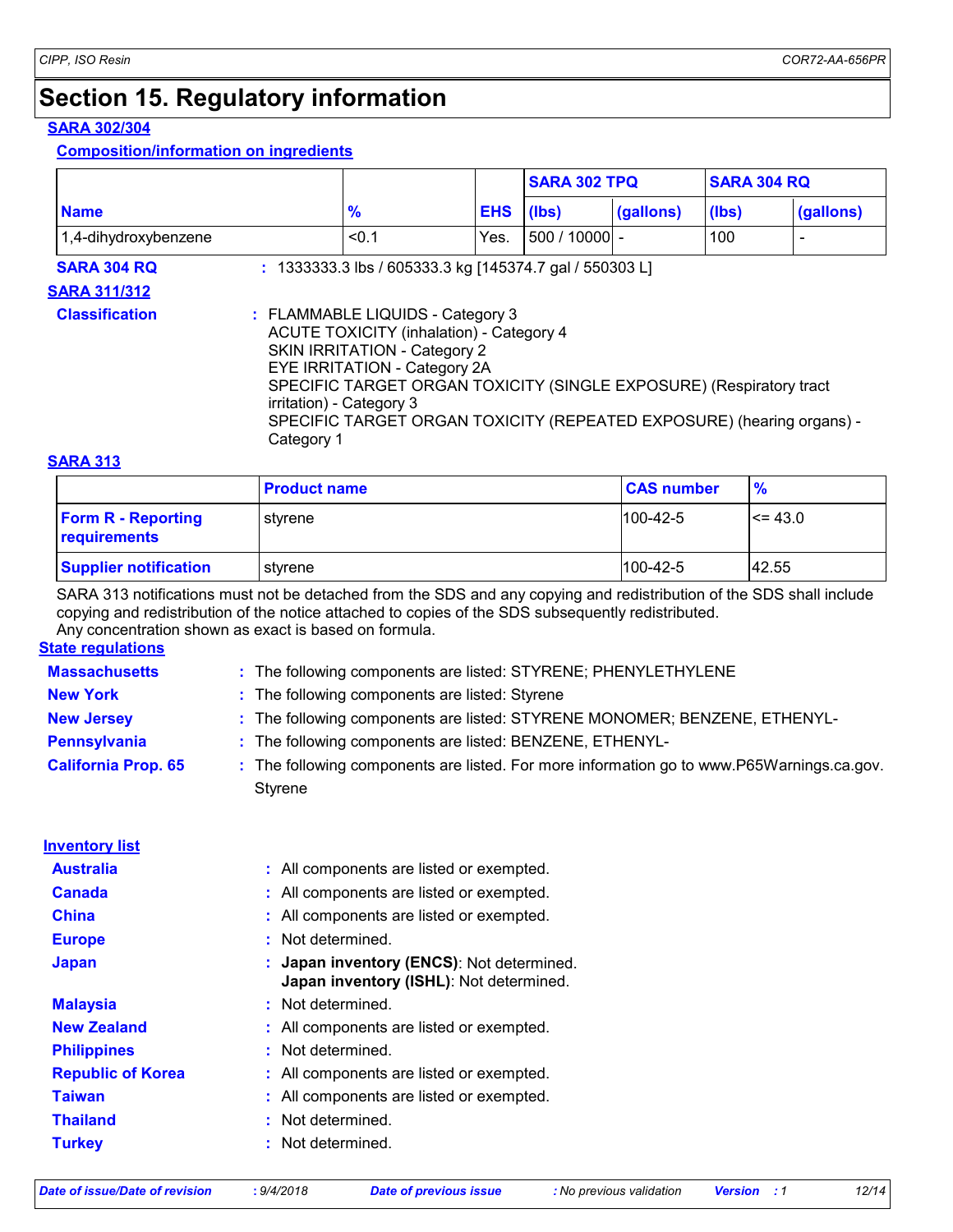### **Section 15. Regulatory information**

- **United States :** All components are listed or exempted.
- **Viet Nam :** Not determined.

### **Section 16. Other information**





**Caution: HMIS® ratings are based on a 0-4 rating scale, with 0 representing minimal hazards or risks, and 4 representing significant hazards or risks. Although HMIS® ratings and the associated label are not required on SDSs or products leaving a facility under 29 CFR 1910.1200, the preparer may choose to provide them. HMIS® ratings are to be used with a fully implemented HMIS® program. HMIS® is a registered trademark and service mark of the American Coatings Association, Inc.**

**The customer is responsible for determining the PPE code for this material. For more information on HMIS® Personal Protective Equipment (PPE) codes, consult the HMIS® Implementation Manual.**

**National Fire Protection Association (U.S.A.)**



**Reprinted with permission from NFPA 704-2001, Identification of the Hazards of Materials for Emergency Response Copyright ©1997, National Fire Protection Association, Quincy, MA 02269. This reprinted material is not the complete and official position of the National Fire Protection Association, on the referenced subject which is represented only by the standard in its entirety.**

**Copyright ©2001, National Fire Protection Association, Quincy, MA 02269. This warning system is intended to be interpreted and applied only by properly trained individuals to identify fire, health and reactivity hazards of chemicals. The user is referred to certain limited number of chemicals with recommended classifications in NFPA 49 and NFPA 325, which would be used as a guideline only. Whether the chemicals are classified by NFPA or not, anyone using the 704 systems to classify chemicals does so at their own risk.**

#### **Procedure used to derive the classification**

| <b>Classification</b>                                                                                                                                                                                                                                                                                                                       |                                               | <b>Justification</b>                                                                                                                |
|---------------------------------------------------------------------------------------------------------------------------------------------------------------------------------------------------------------------------------------------------------------------------------------------------------------------------------------------|-----------------------------------------------|-------------------------------------------------------------------------------------------------------------------------------------|
| FLAMMABLE LIQUIDS - Category 3<br>ACUTE TOXICITY (inhalation) - Category 4<br>SKIN IRRITATION - Category 2<br><b>EYE IRRITATION - Category 2A</b><br>SPECIFIC TARGET ORGAN TOXICITY (SINGLE EXPOSURE) (Respiratory tract<br>irritation) - Category 3<br>SPECIFIC TARGET ORGAN TOXICITY (REPEATED EXPOSURE) (hearing organs) -<br>Category 1 |                                               | On basis of test data<br>Calculation method<br>Calculation method<br>Calculation method<br>Calculation method<br>Calculation method |
| <b>History</b>                                                                                                                                                                                                                                                                                                                              |                                               |                                                                                                                                     |
| Date of printing                                                                                                                                                                                                                                                                                                                            | : 9/4/2018                                    |                                                                                                                                     |
| Date of issue/Date of<br>revision                                                                                                                                                                                                                                                                                                           | : 9/4/2018                                    |                                                                                                                                     |
| Date of previous issue                                                                                                                                                                                                                                                                                                                      | : No previous validation                      |                                                                                                                                     |
| <b>Version</b>                                                                                                                                                                                                                                                                                                                              | New form 08-2018<br>: 1                       |                                                                                                                                     |
| <b>Prepared by</b>                                                                                                                                                                                                                                                                                                                          | : Health, Safety and Environmental Department |                                                                                                                                     |